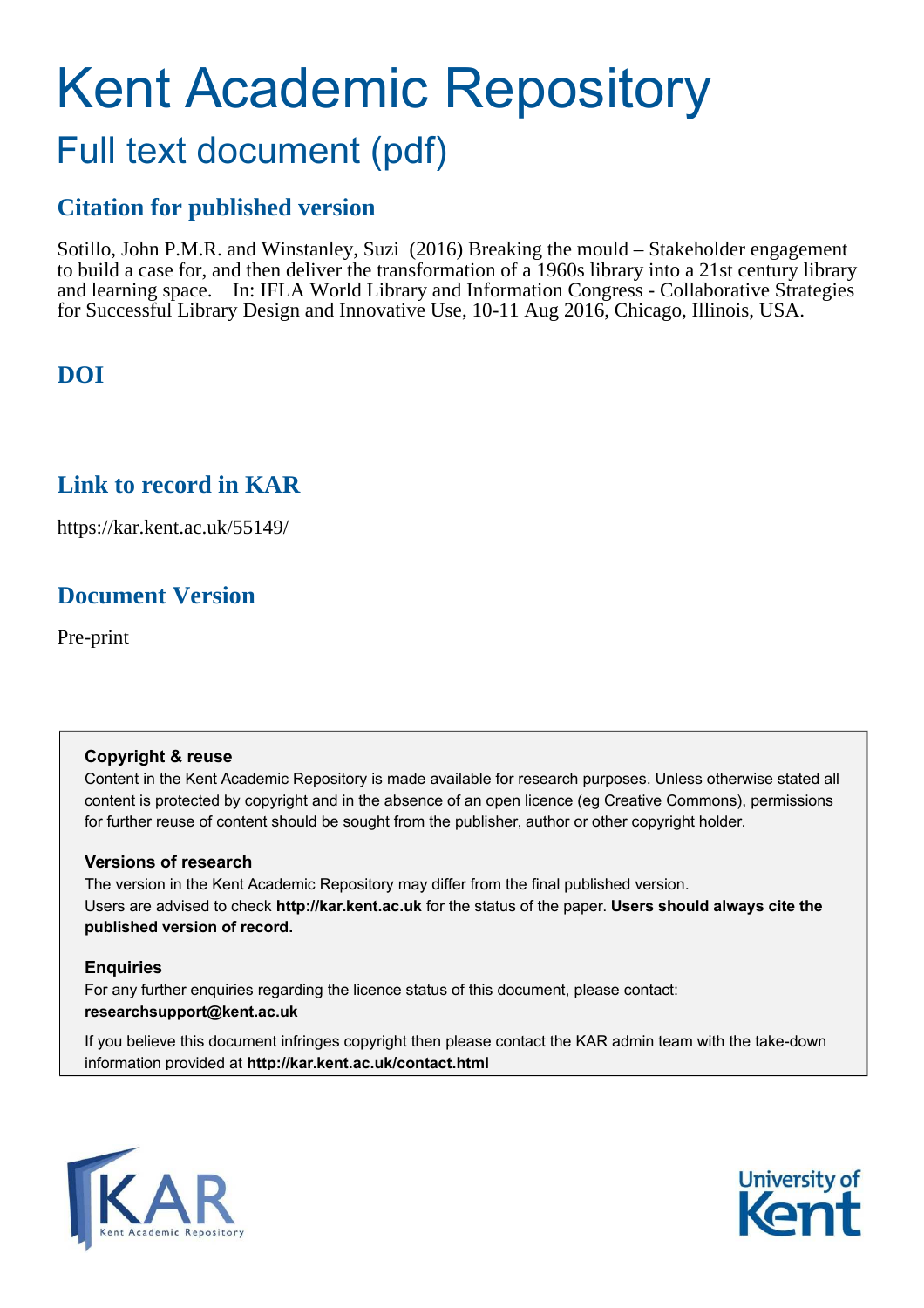# **Breaking the mould – Stakeholder engagement to build a case for, and then deliver the transformation of a 1960s library into a 21st century library and learning space**

### **Introduction**

The University of Kent was established in the mid 1960s on a hill above the historic English city of Canterbury. When it admitted its first students the role of the university library was firmly fixed as a grand facility at the heart of the academic process. Indeed it would have been inconceivable that a university would not have a large and well stocked library to support its teaching and research activity.

The architect's vision was for an inspirational centrally located facility that would grow in four roughly equal stages to form a building of some 30,000m<sup>2</sup> containing the University's physical collections and a range of facilities and services found in university libraries at that time, as described by Martin (1990).

Innovation has always been a feature of the library service at Kent, as evidenced by the fact that in 1974 we were the first academic library in the UK to have a computerised catalogue (Martin, 1990). However the original plan for the building was gradually eroded, with each phase to extend the building suffering a degree of value engineering that reduced the planned scope of each extension and ultimately resulted in a building that departed considerably from the original vision.

By 1996 two elements of the original plan had been completed in three phases, at which time the university had a student population of some 8,000 students. In 2005 the student population had grown to 13,000 with no further growth in library facilities. Internally the configuration of facilities and services was geared towards traditional independent study using largely physical resources and banks of desktop PCs.

Over the four decades since the university's inception, undergraduate teaching had undergone a significant shift towards the use of more varied study modes and activities including the use of group work and we were on the cusp of a technological revolution, an early sign of which was the introduction to libraries of large numbers of desktop PCs and other workstations in the 1990s.

By 2005 the needs of our users had clearly changed; they still needed many of our existing services and facilities such as a comprehensive stock of books and journals and a place to work independently and in silence, but they also required to be able to work collaboratively with other students and researchers and they were using more technology in new ways. It was becoming increasingly clear that large silent reading rooms and formal clusters of desktop PCs were no longer sufficient to meet the needs of our increasingly diverse and demanding users.

## **The first transformation**

In 2004-2005 the newly converged IT and Library service (Information Services) started the process of transforming the Templeman Library to better meet the needs of its users. Interest and investment in learning space design was growing across the sector as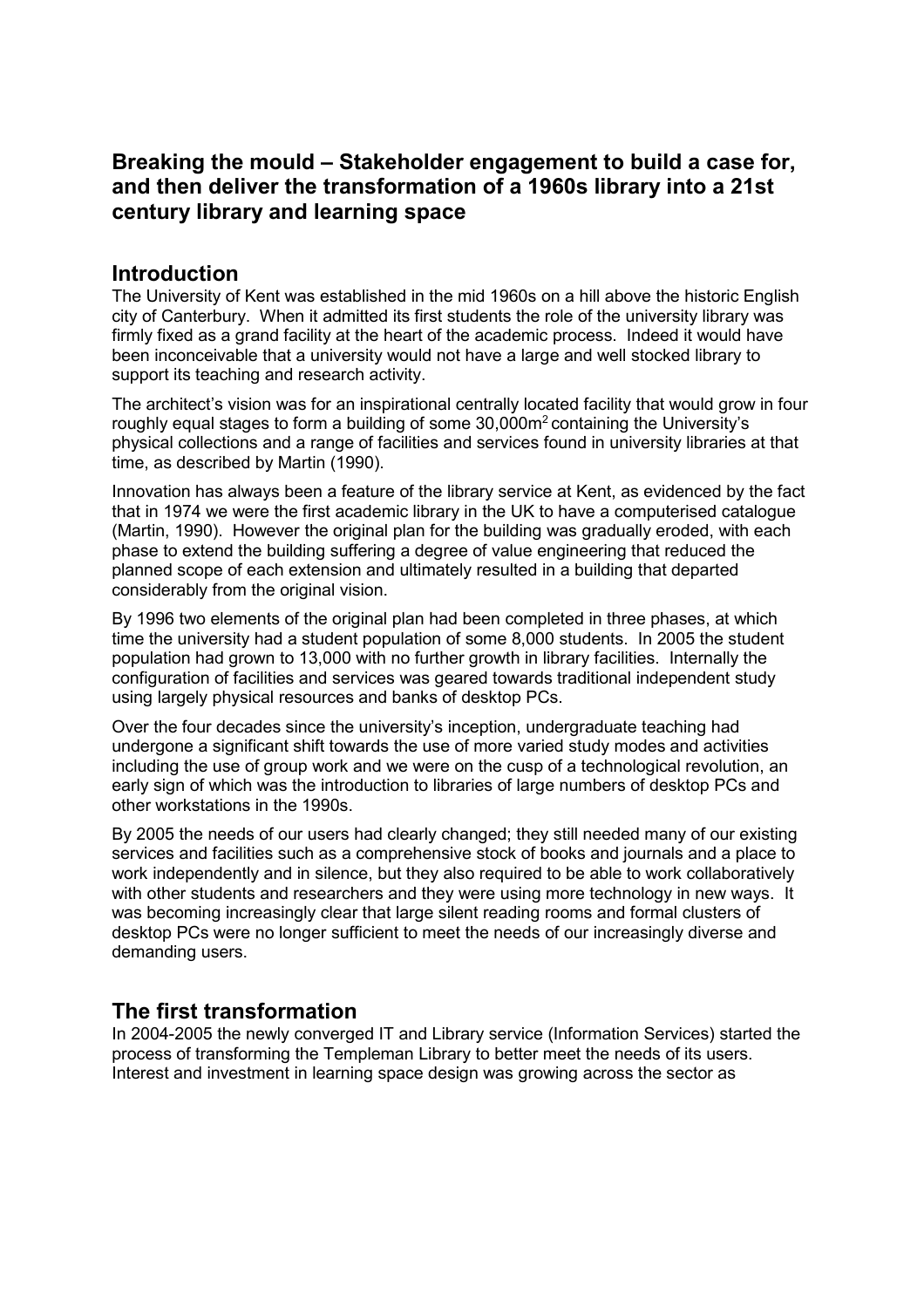evidenced by Knight (2006) and reflected in JISC<sup>1</sup> sponsored work at that time. Over the following two years we reviewed our use of space and the services we delivered within it and adapted them. This period saw the introduction of social learning spaces including a café within the library security cordon; the introduction of self-service issue and return terminals; the creation of group study and social study spaces; the replacement of a counter-based short-loan collection with a self-service high-demand collection; the introduction of, firstly, a laptop loan service and then self-service netbooks to supplement the desktop PC service; developments in signage including PC availability indicator screens; a general shift towards on-line self-service; and a significant improvement in opening hours. A timeline of incremental changes made to student-facing library-focused services from 2006 to 2013 is included at the end of this paper.

These changes coincided at Kent with the start of a shift from physical to digital highdemand undergraduate resources and strategic decisions in our collections development to favour e-books over physical where possible and the embedding of scanning services within the university's virtual learning environment. However whereas library use had been falling from the late 1990s and up to 2004, the introduction of new services saw a significant increase in library occupancy levels and the use of library resources, with peak daily footfalls increasing by 47% from 2004 – 2007 and more than doubling by 2010 from c. 4,000 in 2004 to over 8,000 a day in 2010. Figure 1 shows the significant growth in occupancy levels during this period although the data are based on snapshot headcounts on nominated days provided to SCONUL<sup>2</sup> (SCONUL, 1994 - 2015) on an annual basis and are only indicative.



Figure 1- Average library occupation figures based on head-count data on predetermined census days shown against registered students returned to HEFCE on an annual December census date.

Further changes followed including the introduction of automated book handling, the transfer of low-usage book stock to offsite storage and the creation of still more study spaces.

 $\overline{a}$ 1 Joint Information Systems Committee (JISC) – jointly funded through the Higher and Further Education Funding Councils of the UK and responsible for furthering the provision and use of technology and related services in tertiary education

<sup>2</sup> Society of College, National and University Libraries (SCONUL)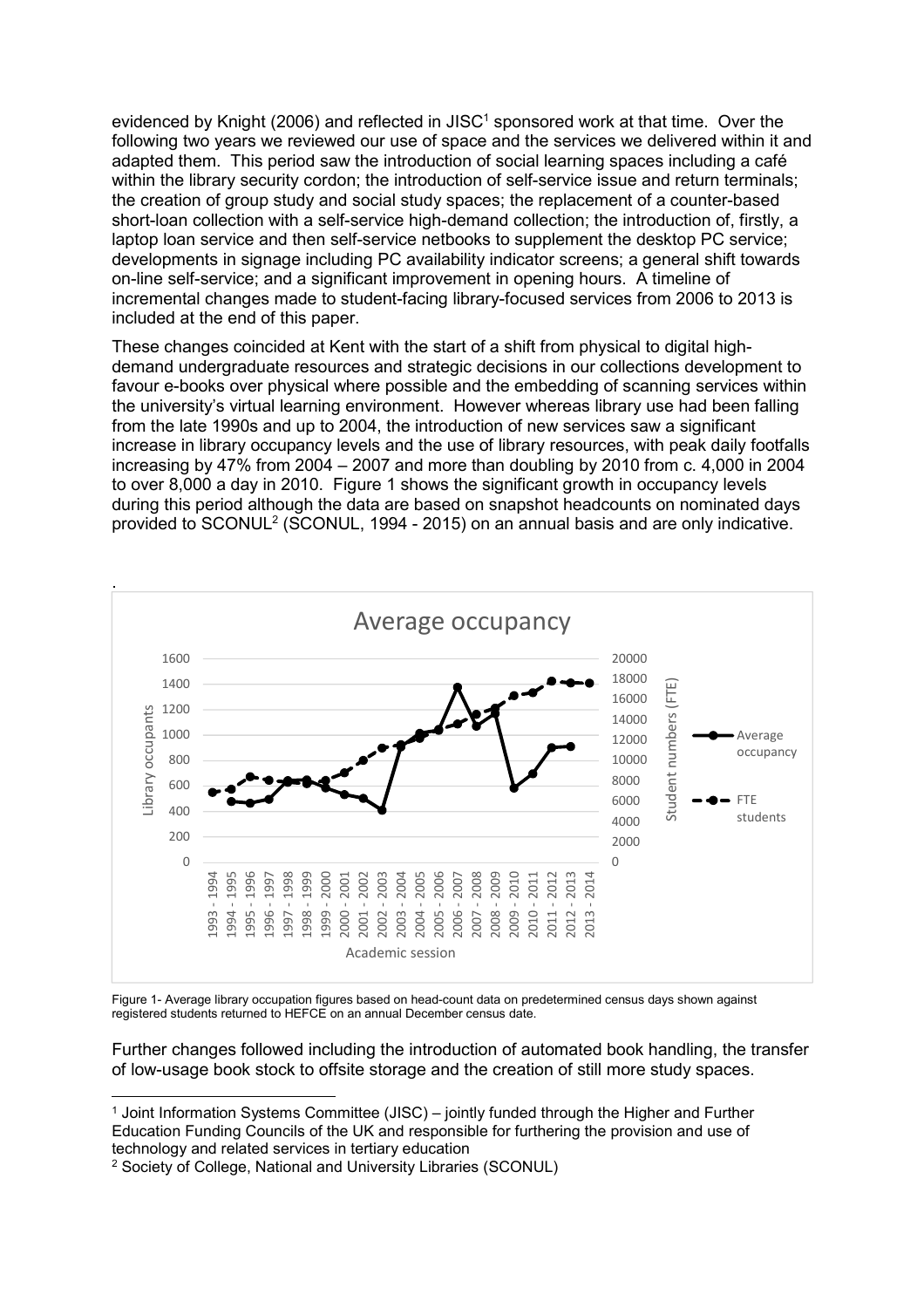Despite adopting a careful consultative approach to the introduction of changes, by 2008 the transformation which in many ways had been a roaring success, had also introduced a number of new problems including: an imbalance in the provision of different types of study space; confusion over what constituted appropriate behaviour in different spaces; a perception that the library was too busy and study spaces and resources were difficult to find; and a sense that the library no longer met the needs of researchers and postgraduates, nor for that matter the needs of undergraduates towards the end of each term and the examination periods. Figure 2 shows the recorded level of student satisfaction in the annual national student survey (NSS) of final year undergraduates. Much has been written about the shortcomings of the NSS methodology as described in a recent HEFCE report (Callender, Ramsden and Griggs, 2014), but the figures for Kent show a dip against national trends shortly after library usage increased that was backed up at the time by our own internal surveys and a rise in complaints.



Figure 2- National student survey results showing levels of satisfaction amongst final year undergraduate students for learning resources (library and IT provision) at Kent compared to sector averages for non-specialist HE institutions. Based on HEFCE published data (HEFCE, 2007 - 2015)

## **Partnership working**

Information Services routinely works closely with stakeholders across the University. We are represented on the various academic bodies including Senate and the Education and Research Boards as well as the Student Experience Board and we meet regularly with stakeholder representatives from professional service departments and directly with the student body. We draw up annual operational plans which we consult on widely and we survey the student body annually and discuss our findings and proposed response with student representatives and at Senate boards.

Following the introduction of student loans in 1997 as a means of partially recovering the costs of undergraduate education (Alley and Smith, 2004), and the subsequent introduction of a national student survey in 2005, universities were under pressure from students and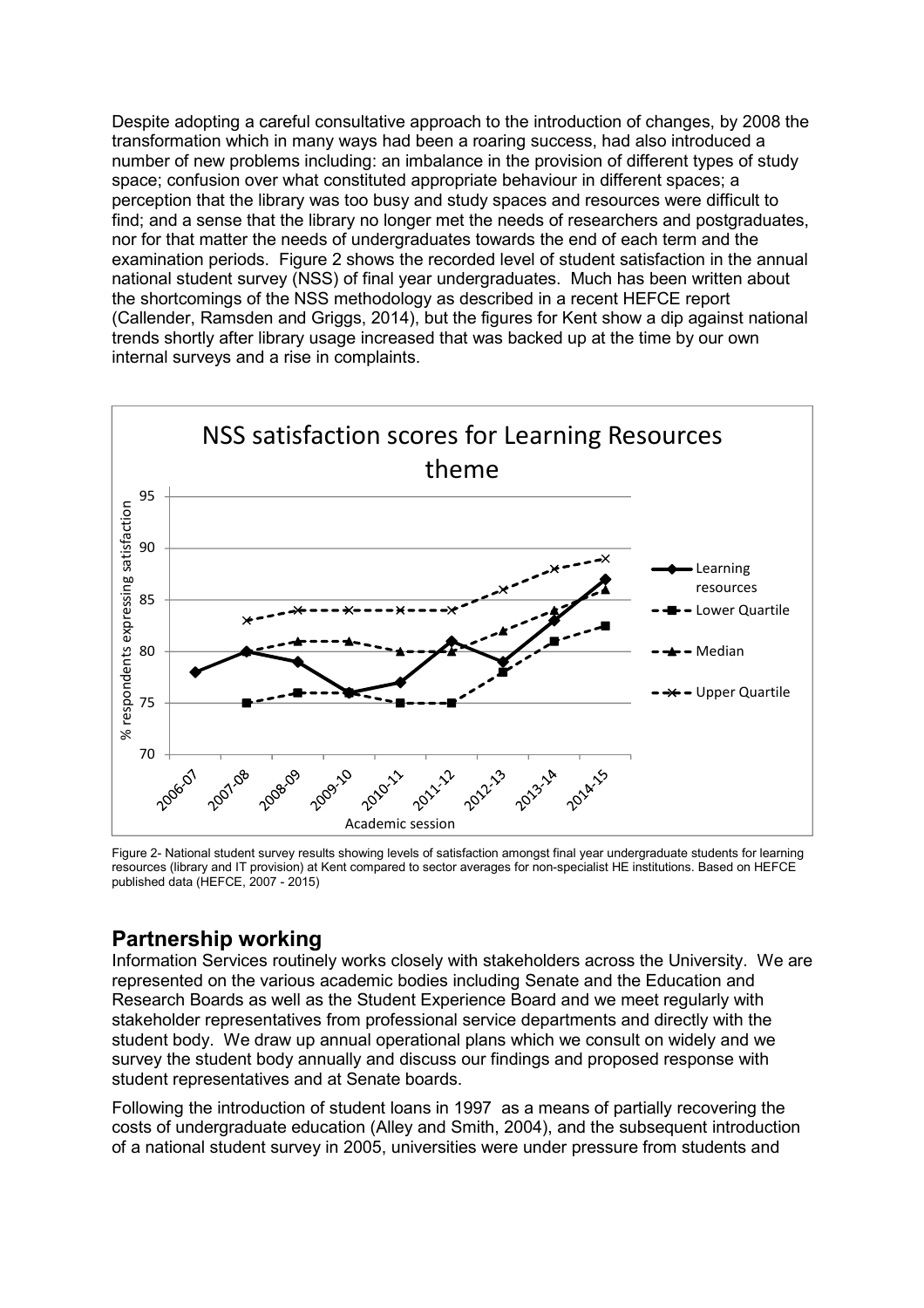others to carefully consider and improve the student experience (Curtis, 2005).

At Kent this prompted reflection at institutional level and a desire to better support students academically and deliver more effective and convenient support services. Amongst professional and academic service departments there were discussions about what services to provide and where and how they should be delivered, with an increasing desire amongst those departments that engaged directly with students to deliver student-facing services from the centrally located library.

Information Services worked with our various stakeholders to help better understand the improvements which had already been made to the library service and the many challenges all services faced, whilst exploring how things might be improved further. Ultimately this engagement, which took the form of presentations and papers as well as many informal conversations, gained support and funding for a more detailed review of possible options.

#### **Breaking the mould**

In 2008 a detailed options appraisal was undertaken (Long, 2008) to determine how the library might be further developed, particularly given that recent approaches had focussed on transforming existing services and spaces, while the library had not increased in size since the mid 1990s when the entire student population was smaller than the number of people by then making use of the building on a daily basis.

The exercise provided an opportunity to consider whether the central location of the library might also provide a suitable site for the delivery of other student-facing services, some of which were already hot-desking within the library. Discussions with Student Welfare Services, the Unit for the Enhancement of Learning and Teaching (UELT) and others ultimately led to proposals for a significant expansion of the library and the development of a larger student support hub incorporating library and other services.

Examples of such hubs were emerging elsewhere in the sector and the diversification of space in library developments in the United States was gaining momentum (Stewart, 2011), but our proposals ultimately failed to gain support, partially because the co-location of services had created a need for a larger more expensive building with services competing for space rather than making sufficient use of shared space required to deliver efficiencies. Clearly, if we were to address the pressing issues presented by an undersized library with a 1960s infrastructure in urgent need of modernisation we would need to find a new approach.

The library is the busiest building on campus and combining library and IT services with other student services with similar busy periods could not easily deliver space sharing efficiencies. We were still keen to provide space for other student-facing service departments, but we needed to find a way of delivering other business benefits to help justify the investment required in a significant rebuilding programme.

Incorporating teaching space into the library emerged as an unlikely candidate during the summer of 2011. At first glance the proposal appeared to require considerable additional space and would drive more students into an already very busy building at peak times. However, we worked with the Timetabling Office to consider whether there might be unexpected synergy in teaching space being located within the Library, as we were already considering temporarily redesignating teaching spaces outside of the library as additional study spaces during the summer-term run-up to end of year examinations.

Furthermore the University has a significant research community that is present all year round, but the library becomes a lot less busy once undergraduates break for the summer. The possible incorporation of teaching space in the form of seminar rooms and a lecture theatre when combined with suitable social space and the facilities provided by a café could potentially form the basis for conference support during the summer months.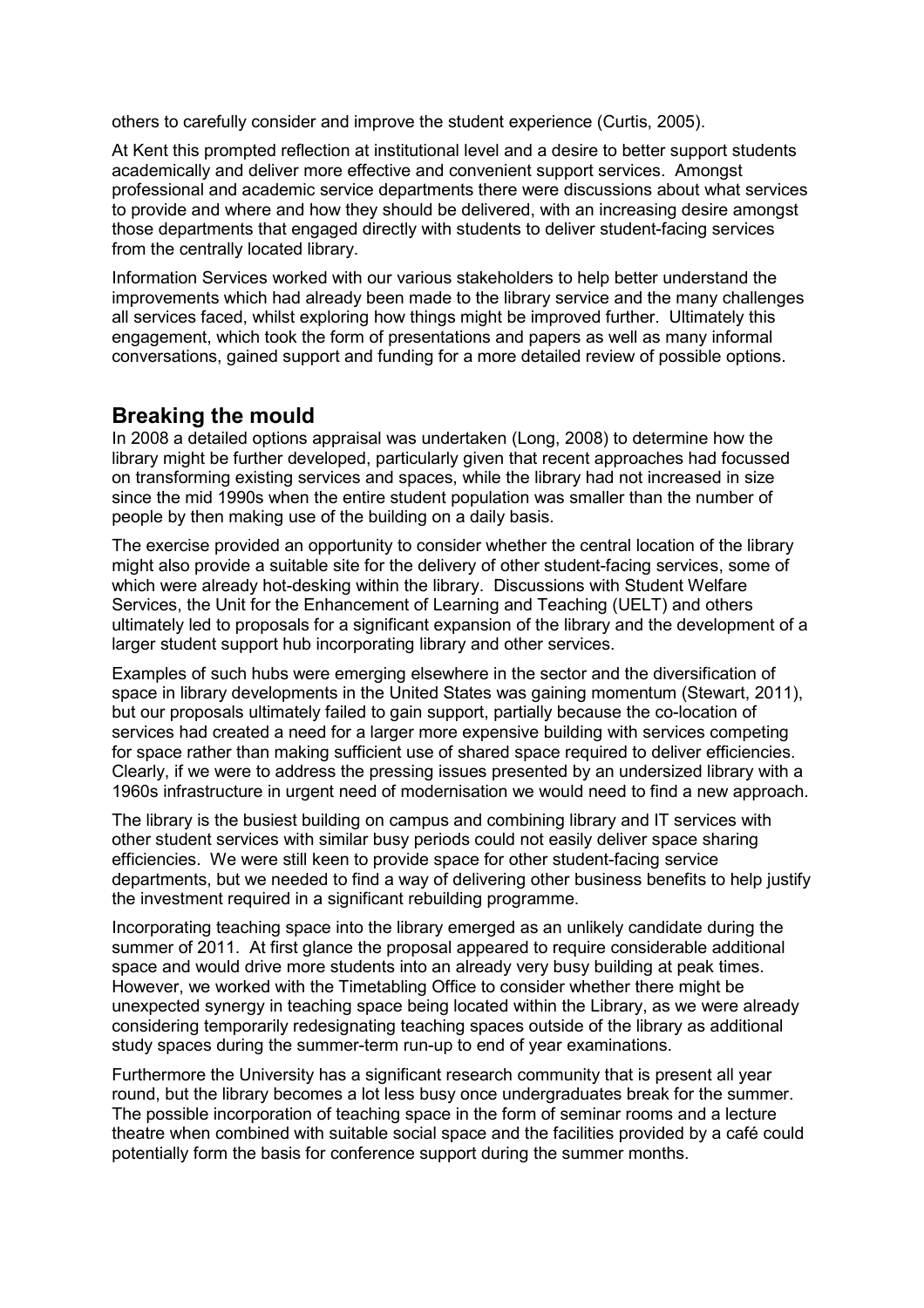So it was that in 2012 proposals emerged encompassing the interests of a still larger consortium of stakeholders. The idea was to develop the Templeman Library to meet the increasing demands for library and study space along with modest provision for the delivery of other student support services such as student counselling provided by Student Services and learning and teaching support provided by UELT; additionally the development should include a flexible teaching floor that would provide teaching space during the busiest autumn term and then convert in some way into library space during the spring and summer terms to supplement the library still further and finally combine with library social and café space to provide flexible conferencing facilities during the summer.

Although these proposals were attractive in that they would help maximise our use of space and investment, they were a significant departure for a department that had operated a single-function building for 40 years and it was likely that many existing perceptions and practices would need to be tested and in some cases challenged in order to achieve the desired outcomes.

The thought of an hourly tidal wave of students, heading to and from lectures, flowing through the library past others trying to study independently in silence filled many staff with a sense of dread, particularly when combined with the many other challenges that seasoned library practitioners could already identify with our skeleton plan.

Effective and novel architectural and engineering solutions would be required to support library and IT staff who would have to develop new ways of working and who were already grappling with a vision that wanted to introduce new and novel ways of using technology.

Expectations amongst our stakeholder groups would also have to be carefully managed as their own visions of what such a facility might look like and how it might function would undoubtedly differ from ours.

Nevertheless the vision was developed, business cases written, funding secured, and in the summer of 2013 we started to put together the team of stakeholders and multidisciplinary professionals to deliver our "21<sup>st</sup> Century library at the heart of the campus".

## **A link to Collaboration & Co-design**

The collaborative ethos of the Templeman Library's internal team triggered an innovative approach to seeking a design team to help transform the library building. In a departure from the norm<sup>3</sup> the library's internal team engaged in dialogue during the design competition with the five shortlisted architect-led design teams through presentations, interviews and building visits. This enabled the concept designs developed by the teams to not only address the written brief but also to respond and flex to the experience of the library's own expert team – a recognition that the process of spatial change is absolutely bound up with the people that use the spaces and the activities they carry out (Blyth and Worthington, 2010; Awan, Schneider and Till, 2011).

The winning design team, led by Penoyre & Prasad architects, began the project journey by immersing all members of the team – architects, landscape architects, structural, civil and environmental engineers – in the library for at least a full working day each to experience the library first hand as co-users rather than as voyeurs, sitting within the space, using the service, talking to staff and students.

Following the immersive start to the design process a client and design team project group was formed and a strategy for collaboration and communication created allowing for dialogue with the very broad group of library stakeholders including staff, students and the

 3 Public sector construction projects in Europe over a minimum spend are subject to rules that require a competitive process. The format of the process varies widely but in general is carried out in a closed way where design teams produce a design in response to but not in dialogue with a client team brief (OJEU, 2014).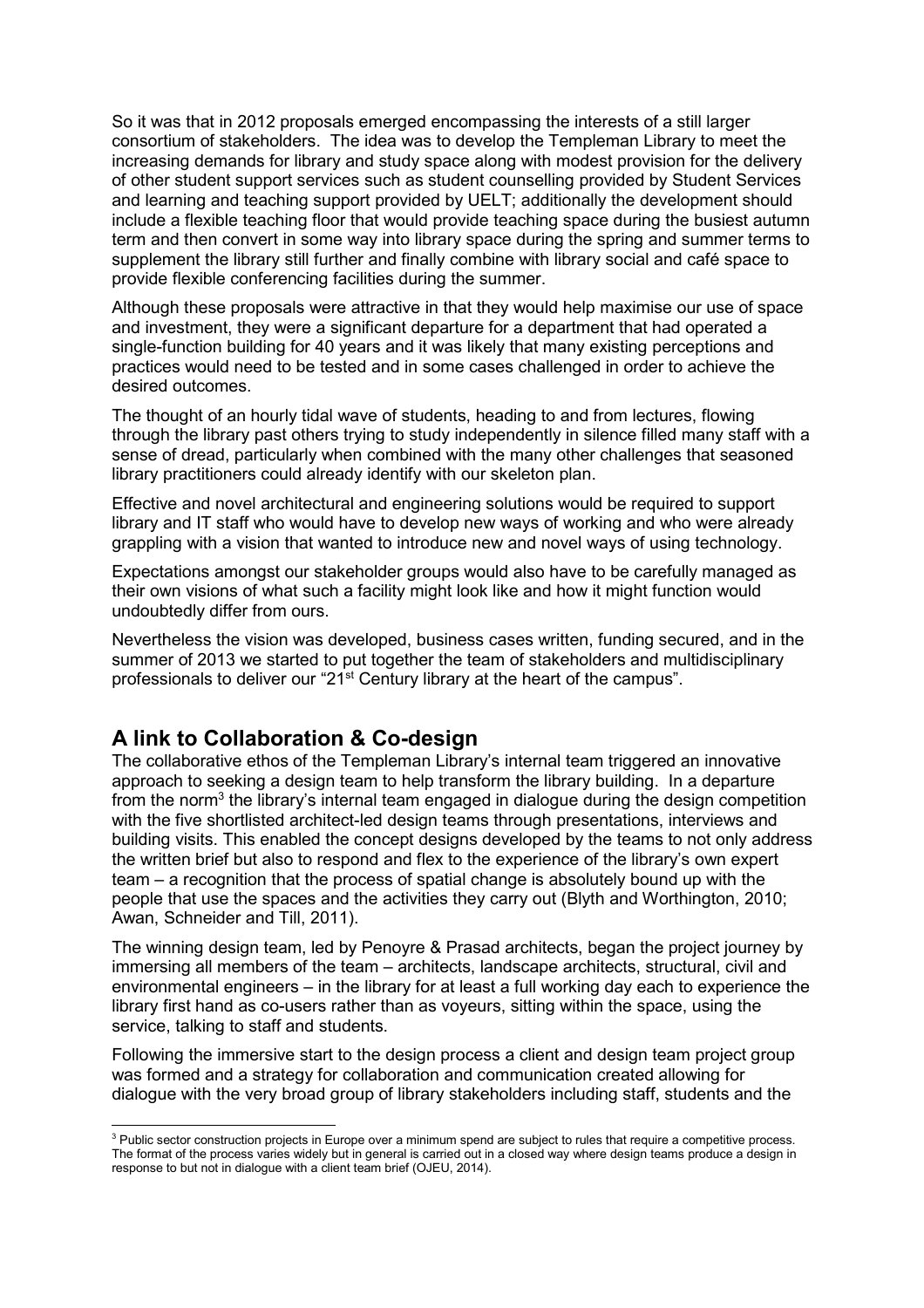local community. An ethos of collaboration and communication that enabled true and appropriate input from stakeholders was a key goal for the project team. Amongst the range of collaboration tools used three stand out as innovative and particularly effective. They are the exploitation of the three dimensional digital building information model, the use of game play and the large-scale prototyping and sampling.

Using digital modelling for new large buildings is now a given but the interrogation and joint ownership of the model by the client team is still rare. For the Templeman project the willingness of the client team to engage with the digital model and to understand its fluctuating state was key. During the design process the model is constantly changing as the design develops in response to client and statutory requirements, design team coordination, site information, cost and stakeholder input*.* The openness and accessibility of the digital model allowed more concrete conversations about the library's spatial development. The process was not seamless but successfully demonstrated how a developing digital model can be used with both the key client leadership on a weekly or even daily basis and wider stakeholders at key design points to illustrate the design and show how client and stakeholder input is impacting it.

Game play was employed in the design process to get 'under the skin' of how different students use the library today. We wanted to know what activities were carried out by students rather than undertaking an assessment of how the current library was working or failing spatially because the changes in library activities has been so significant since the library was originally constructed. To create truly innovative and appropriate new interior settings it was essential to establish what functions and behaviours the new library needed to accommodate. The game, designed for the project by the architect team, consisted of: a board that described the nature of environments in the library – silent, quiet, social; cards that described activities in the library – essays, group presentations, coffee drinking, flirting...; and spatial environments – living rooms, libraries, zoos, hotels.

The game triggered conversations and lead to the articulation of a series of activities, behaviours and spatial settings of the contemporary university library that are outlined in more detail in a research paper 'ThinkSpace' (Winstanley, 2014)*.* The spatial settings work then linked to the next key component of the collaborative approach – sampling and prototyping.

Stakeholders understand architectural information in very different ways. Whilst some people find it easy to read an architectural plan, others find an artist's impression more useful and often the reality of a space only becomes apparent when it is realized and experienced on completion of the project. Prototyping space can be an extremely effective way of testing out new types of space. The expense of creating a full prototyped space can be avoided by mock-ups or marking out of space, prototyping some elements and using borrowed furniture samples to help create the particular space.

At Templeman sampling and prototyping were key tools in the engagement of students in testing out and commenting on spatial solutions. The incremental development approach used prior to the project had provided data on the use of different spaces and opportunities to pilot different arrangements including the trial of entire spaces such as dedicated research space. The use of prototyping within the project lead to a varied set of environments each suited to different study habits whilst using the same family of spatial elements and furniture.

## **Conclusion**

This paper has set out how dialogue with a broad range of collaborators can provide a platform for the development of service and spatial strategies for change, and how these have transformed a university library from its original purpose as a building with a focus on the storage of books and the facilitation of independent study using physical resources, to a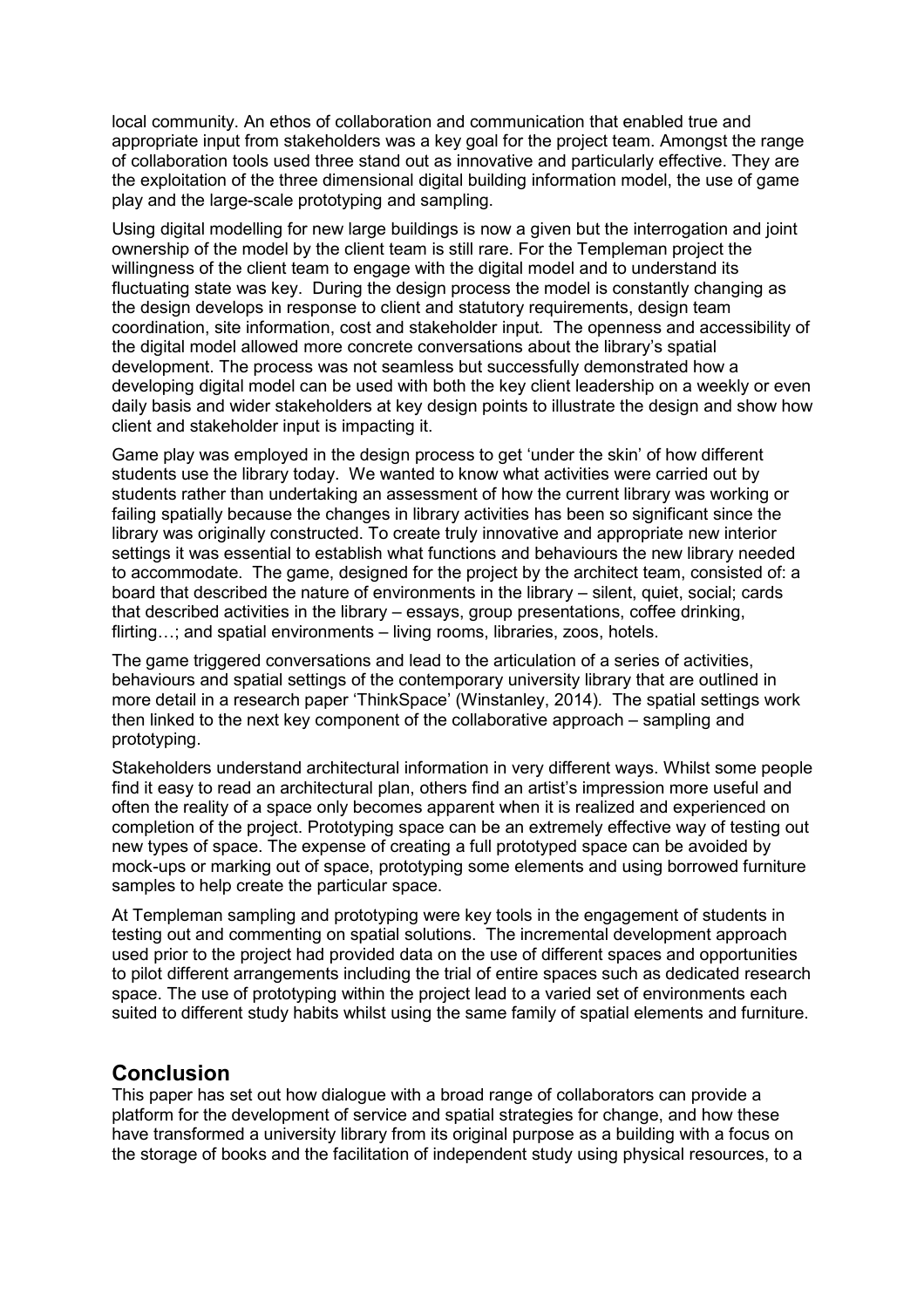building that supports a broader landscape of knowledge exchange by facilitating access to the widest collection of information resources and promotes a broad range of collaborative engagement including the reintegration of word of mouth at the heart of the academic process.

The inclusive approach to stakeholder engagement at all stages using innovative and immersive processes and approaches has resulted in a project that has benefited from the wide-ranging understanding of project goals and firm support across the University including from the relatively transient student population.

Although adapting the brief to address the needs of a wider stakeholder community presented some very challenging problems for us to solve and required us to challenge existing practice amongst all stakeholders, ultimately it resulted in a building that is more adaptive and responsive to the ever changing needs of the university.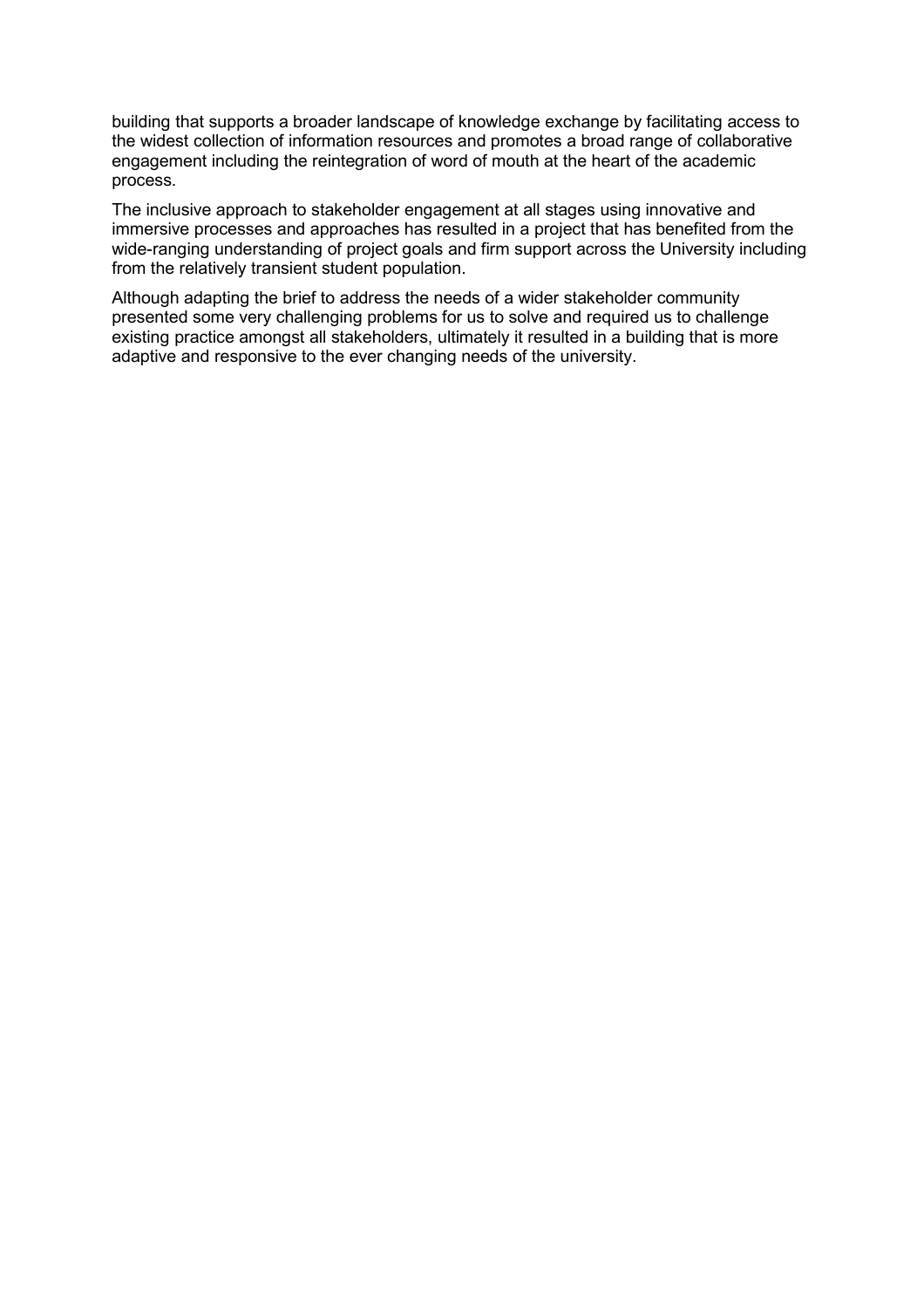# **Appendix A -Templeman incremental development timeline**

#### 2006/07

Cafe opened in Library

- Presentation/practice rooms introduced into Library
- Online activation Study Bedroom Service network
- eJournal titles expanded to over 25,000 database too large to be hosted internally so Information Services purchased the services of an external company (Serial Solutions)
- Merger of IT and Library helpdesks leads to the opening of the Help & Enquiry Desk in Library (week days and weekends during term time)
- Self Issue/Return machines introduced in the Library
- Go ahead given for planned improvements to college PC rooms

#### 2007/08

- Wireless network extended further
- IT and Library websites updated
- Quick Access PCs in Library increased in number
- eBooks sourced as standard where possible for all core texts
- Full scanning service available articles and single book chapters identified on reading lists are scanned and made available through WebCT
- New 3-day loan period introduced
- Printers upgraded in library (allowing double sided printing)
- Audio tours of Templeman introduced
- RefWorks (bibliographical software) support offered
- Shibboleth (government funded) gateway to academic resources investigated as a replacement for Athens
- Display screens introduced to Templeman allowing students to identify available

#### 2008/09

- Core Text Collection opened
- Core Text online renewal introduced
- Colour printer installed for Templeman
- Additional self issue/return machines purchased
- New Library maps and guides introduced
- Laptop loans introduced for use in Library
- Additional study spaces introduced in Library during the exam period
- Quick Access PCs introduced to Library
- Additional PCs purchased for group study areas in Library
- Study bedrooms see an increase in bandwidth
- Wireless network extended to cover teaching areas, lecture theatres and seminar rooms
- Students able to monitor their printing online requires connection to Kent network (including how many trees they have used http://printing.kent.ac.uk/)
- Replacement of one third of all PCs in student PC rooms in Library
- eBooks pump priming funding used to secure e-books for core texts where they exist

computers (Library and College PC rooms) information also available online

- Refurbishment of Keynes and Darwin college PC rooms new PCs and printers, desktop laptop power sockets and the installation of telephones connected to Helpdesk
- New library signage introduced
- Replacement of one third of all PCs in student PC rooms in Library
- Library term time opening hours extended (8.45am to midnight Monday to Friday, 9am until 7pm Saturday and Sunday and 8.45am until 3am during examination period including Easter vacation)
- Designated areas for mobile telephone users introduced into Library
- Status of one of the four public PC rooms in the Library changed from silent to group study
- Review of Library space and services undertaken and options appraisal launched
- Templeman library stock can be returned at Medway Drill Hall Library
- Shibboleth adopted for easier access to offsite electronic resources
- New student portal launched
- Refurbishment of Rutherford and Eliot PC rooms (new PCs, printers and laptop points)
- New rules on unattended PC introduced in response to student feedback that PCs are often left unattended for long periods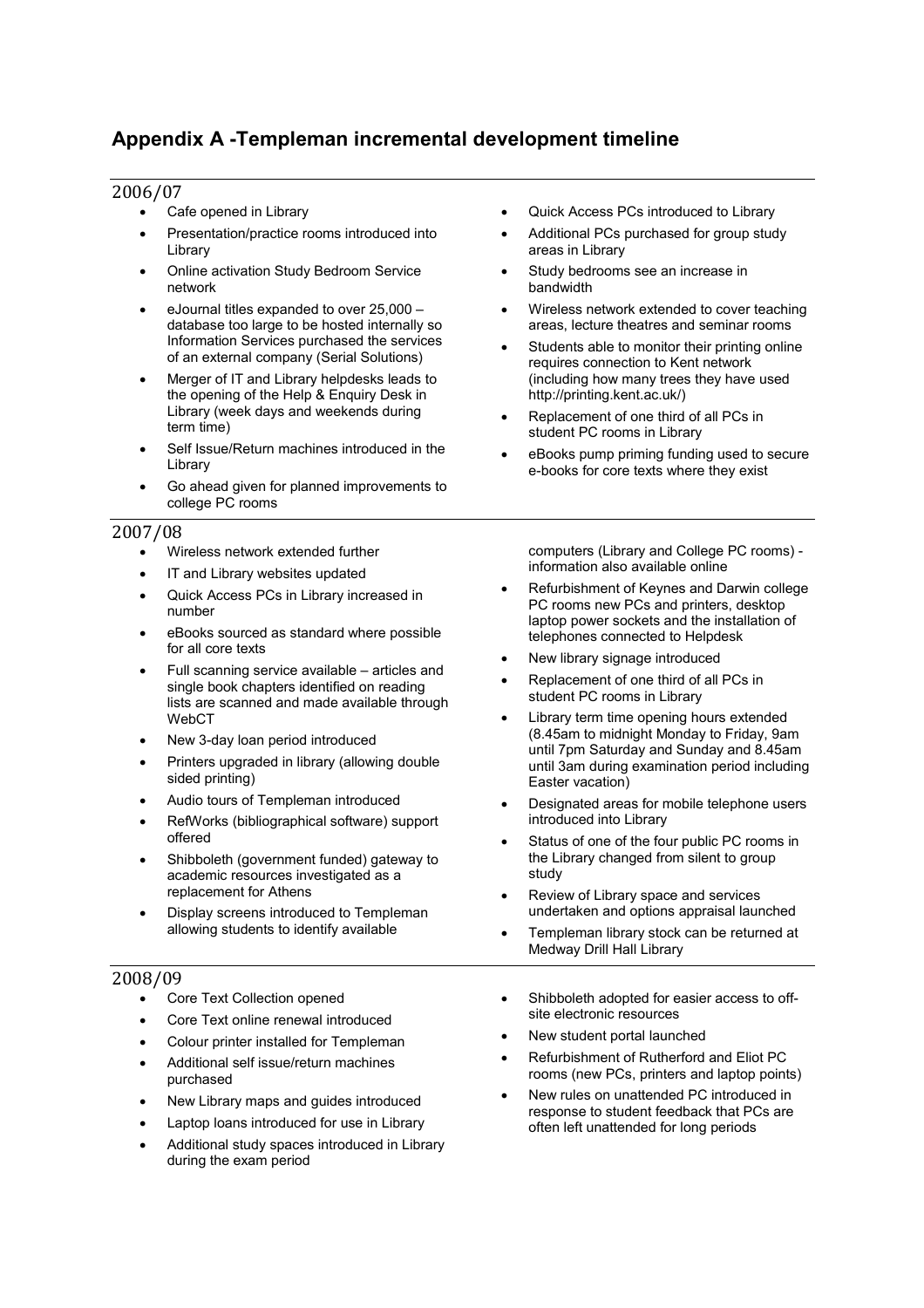- Student print overdraft extended in response to students being caught short when printing exam work
- Mobile Device Support Forum opened (helping users to access the Kent network)
- Roaming Helper service introduced to library
- Library Space and Services team bid for Library extension which subsequently features in the University Estates Strategy for 20013-15.

#### 2009/10

- Refurbishment of student PC rooms in Colleges
- Moodle replaces WebCT
- Major update to library catalogue with new interface providing additional functionality, including integrated e-Journal search
- Additional laptop power points introduced in library
- Stock check undertaken and 'missing books' removed from library catalogue
- Core Text Collection loan periods revised resulting in CTC weekend loans and revised vacation borrowing
- New informal seating introduced in Library (Level 3 Centre)
- Additional seating introduced into Café
- External seating introduced outside Library
- Laptop loan periods extended from 2 to 4 hours

#### 2010/11

- Number of eBooks/eJournals increased
- Shelf tidy and missing books project increases accessibility of stock
- Wireless printing introduced
- Carrel users forum launched
- Information Services working with Kent Union to participate in the "Degrees Cooler: A greener campus" initiative (Library received gold award and power saving award)
- Forgotten password managing system (easier for students to reset password)
- New inter-library loan system
- Book sorter installed in January 2011
- New reading list system launched with lists available within Moodle as well as the IS website – October 2010
- New library catalogue interface introduced summer 2010
- Entrance to the Templeman Library remodelled with power assisted doors and new lift for disabled users, new Welcome Desk and free turning turnstiles – summer 2010
- Information Services' developer team win funding to develop an open source reading list system
- Replacement of one third of all PCs in student PC rooms in Library
- International student support strategy and plan developed and implemented
- Students with disabilities support strategy and plan developed and implemented
- Redevelopment of TR201 provides improved training facilities within Library
- Windows Vista rolled out to all student desktops
- CLA scanning service for high demand book chapters integrated with Moodle
- First consultation forum for students with disabilities held
- DVD/video viewing equipment relocated within Core Text Collection
- Mobile phone forum services extended assisting students with wireless
- Library working with Kent Union to participate in the "Degrees Cooler: A greener campus" initiative (Library received silver award)
- Self-service netbook service introduced giving 60 additional PCs in Library
- Templeman opening earlier on weekdays at 08:15am
- Online payment for printer credits
- RSS services on IS website
- JSTOR volumes moved to remote store to free up shelf space – summer 2010
- Core Text Collection weeded; reducing number of books on 24-hour loan, reducing shelf height – summer 2010
- Part-time collection in Core Text Collection expanded – summer 2010
- Recycled paper used in student printers and double-sided printing set as the default – summer 2010
- One quarter of all PCs in student PC rooms replaced – summer 2010
- Templeman Library hours extended: now open at 8am (Mon-Fri) and extended weekend opening – September 2010
- Windows 7 rolled out to all PCs in student PC rooms – summer 2010
- Fines for not carrying a library card suspended
- Carrel service extended to provide daily bookings for final year undergraduates and taught postgraduates – October 2010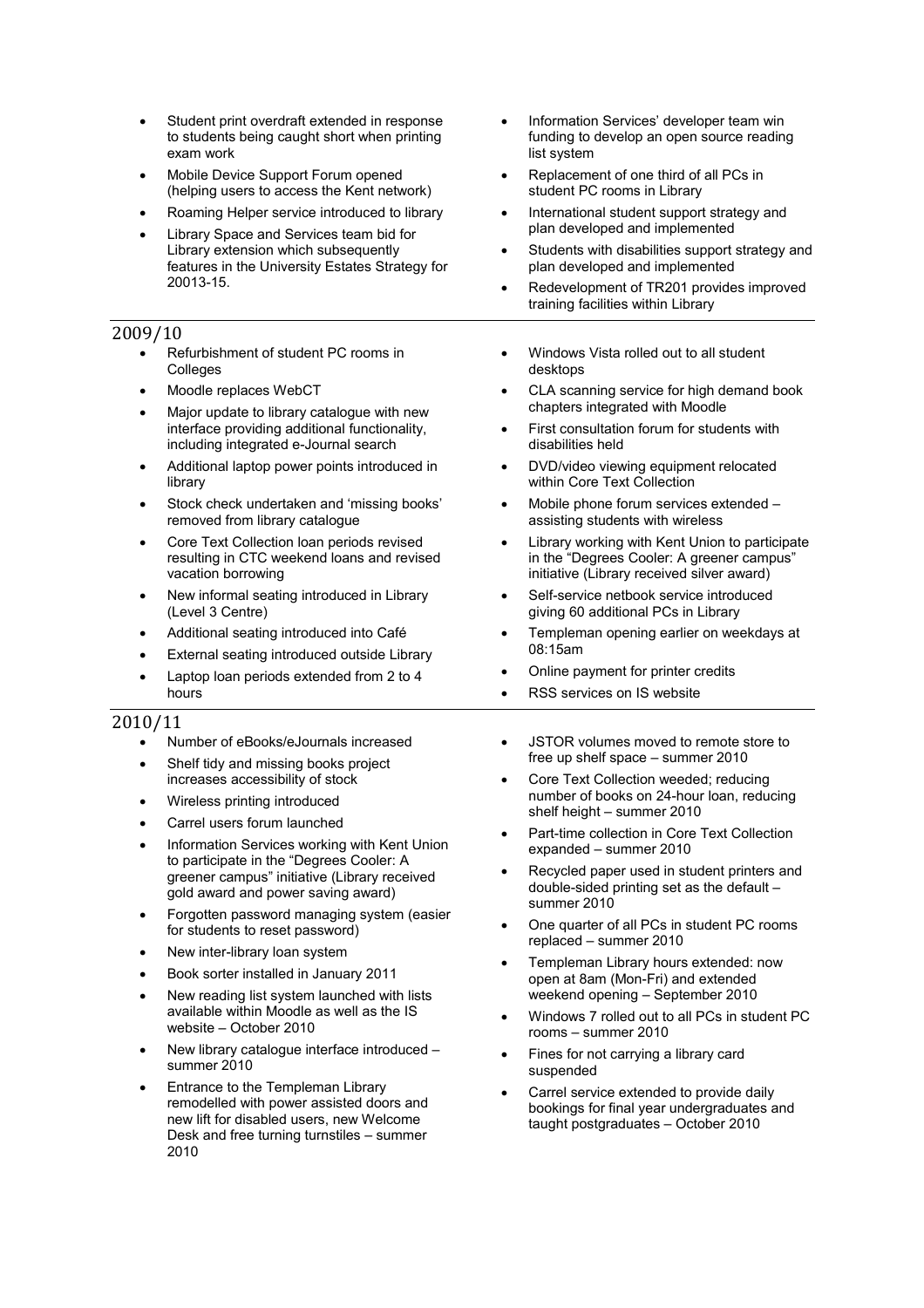- Physical library materials (on and off-site) to be re-organised in order to improve access to materials
- 2011/12
	- Zoning of the Templeman Library introduced
	- Social learning space in Level 1 East (next to the Library Café) created to provide over 100 more social learning study desks
	- Library study environment support staff introduced to help manage use of space
	- Printing and photocopying services linked with new photocopiers
	- Online payment for library fines introduced
	- Online payment for photocopying introduced
	- Reading list system launched in Spring term with improved links and information from within Moodle in January 2012
	- Number of PCs/netbooks in Templeman increased by 20% in January 2012

#### 2012/13

- Student led book purchases introduced in spring 2013
- 22 additional study spaces created in a dedicated postgraduate study space on level 3 Templeman in November 2012
- Two Additional 6-person group study rooms created in Templeman level 2 in autumn 2012
- 26 Additional quiet study spaces on Level 2 Centre in November 2012
- Study space within teaching rooms piloted in summer term
- Templeman extension and refurbishment planned for 2014/15
- Extended opening piloted in spring term
- Wireless coverage extended to staff and social areas around campus
- Wireless introduced to all study bedrooms on Canterbury campus
- Lecture capture pilot launched
- Ebook holdings increased to over 300,000 books
- Range of payment methods for IS customers extended to include the integration of printer and photocopier payment systems
- All customer contact points reviewed and rationalised
- Charge status displays for Templeman netbooks introduced spring 2012
- Over 300 study desks fitted with power points on level 3 and 4 of Templeman
- Individual study desks introduced in silent study areas on Templeman levels 3 and 4, increasing available study spaces – January 2012
- Power to individual study desks on level 3 introduced – spring term 2011
- Templeman Library power and network infrastructure improved – summer 2012
- Creation of a Reserve Collection in **Templeman**
- Thin client netbook pilot
- 46 additional quiet study desks created on Level 2 Templeman
- 25 additional silent study created on Levels 3 and 4
- Installed 24 PCs on Level 4 West silent study area
- Mobile App features extended and include classroom finder
- Central research resources fund increased and used to secure important research periodicals
- Library borrowing rights for undergraduate students extended to 16 items
- New small-group study furniture introduced on level 4 Templeman
- Self service collection of reserved items
- New Loan Desk
- DVD collection now on 24 hour loan
- Refurbishment and additional furniture in Social Learning Zone on Level 1 East
- Thin-client laptop loan service which gives access to teaching software introduced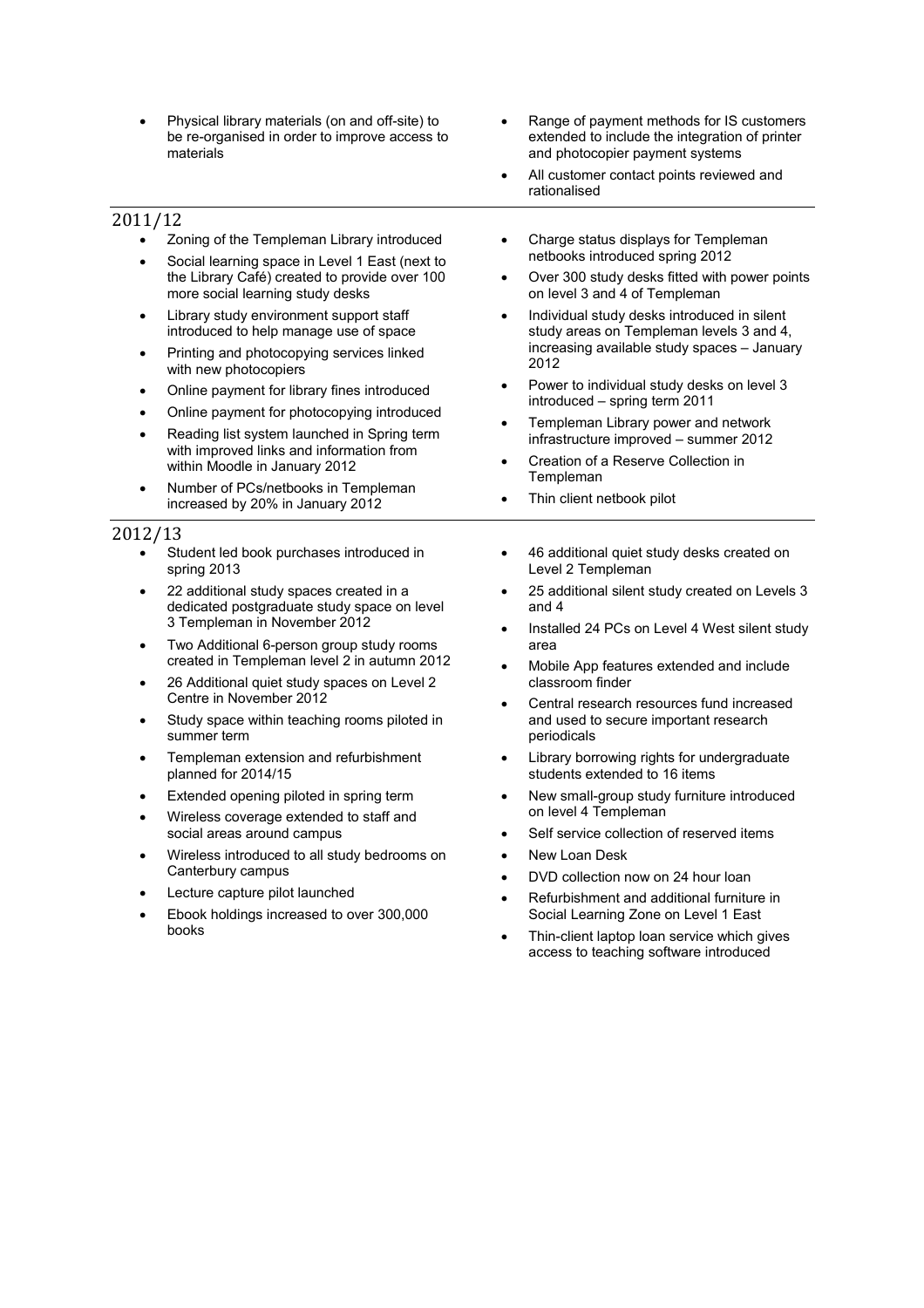## **References**

Alley, S. and Smith, M. (2004) *Timeline: Tuition Fees*. theguardian [Online]. Last updated: 29/01/2004. Available from: http://www.theguardian.com/education/2004/jan/27/tuitionfees.students [Accessed 25/04/2016].

- Awan, N., Schneider, T. and Till, J. (2011) *Spatial Agency : Other Ways of Doing Architecture*. Abingdon, Oxon [England]; New York, NY: Routledge.
- Blyth, A. and Worthington, J. (2010) *Managing the Brief for Better Design*. London; New York: Routledge Taylor & Francis Group.

Callender, C., Ramsden, P. and Griggs, J. (2014) http://www.natcen.ac.uk/media/457944/nss-review-summary.pdf. *Review of the National Student Survey: Report to the UK Higher Education Funding Bodies by NatCen Social Research, the Institute of Education, University of London and the Institute for Employment Studies*. HEFCE.

- Curtis, P. (2005) *Universities Face Wake-Up Call from New Student Ratings System*. theguardian [Online]. Last updated: 22/9/2005. Available from: http://www.theguardian.com/education/2005/sep/22/students.uk [Accessed 24/4/2016].
- HEFCE (2007 2015) http://www.hefce.ac.uk/lt/nss/results/. *NSS Results*. [Online]. UK Higher Education Funding Bodies. [Accessed 21/04/2016].

#### Knight, S. (2006)

http://webarchive.nationalarchives.gov.uk/20140702233839/http://jisc.ac.uk/media/docu ments/publications/learningspaces.pdf. *Designing Spaces for Effective Learning: A Guide to 21st Centrury Learning Space Design*. [Online]. JISC E-Learning Innovation Programme. Bristol: JISC. [Accessed 18/4/2016].

- Long, A. (2008) *Templeman Library Options Appraisal*. University of Kent internal publication. Canterbury: Shepheard Epstein Hunter.
- Martin, G. (1990) *From Vision to Reality : The Making of the University of Kent at Canterbury*. Canterbury: University of Kent at Canterbury.
- OJEU (2014) *Directive 2014/24/EU of the European Parliament and of the Council of 26 February 2014 on Public Procurement and Repealing Directive 2004/18/EC Text with EEA Relevance*. EUR-Lex - Access to European Union Law [Online]. Last updated: 26/2/2014. Available from: http://data.europa.eu/eli/dir/2014/24/oj [Accessed 8/7/2016].
- SCONUL (1994 2015) *SCONUL Statistics*. SCONUL [Online]. Available from: http://www.sconul.ac.uk/tags/sconul-statistics [Accessed 4/4/2016].

Stewart, C. (2011) Building Measurements: Assessing Success of the Library's Changing Physical Space. *The Journal of Academic Librarianship* [Online], 37(6), 539-541.